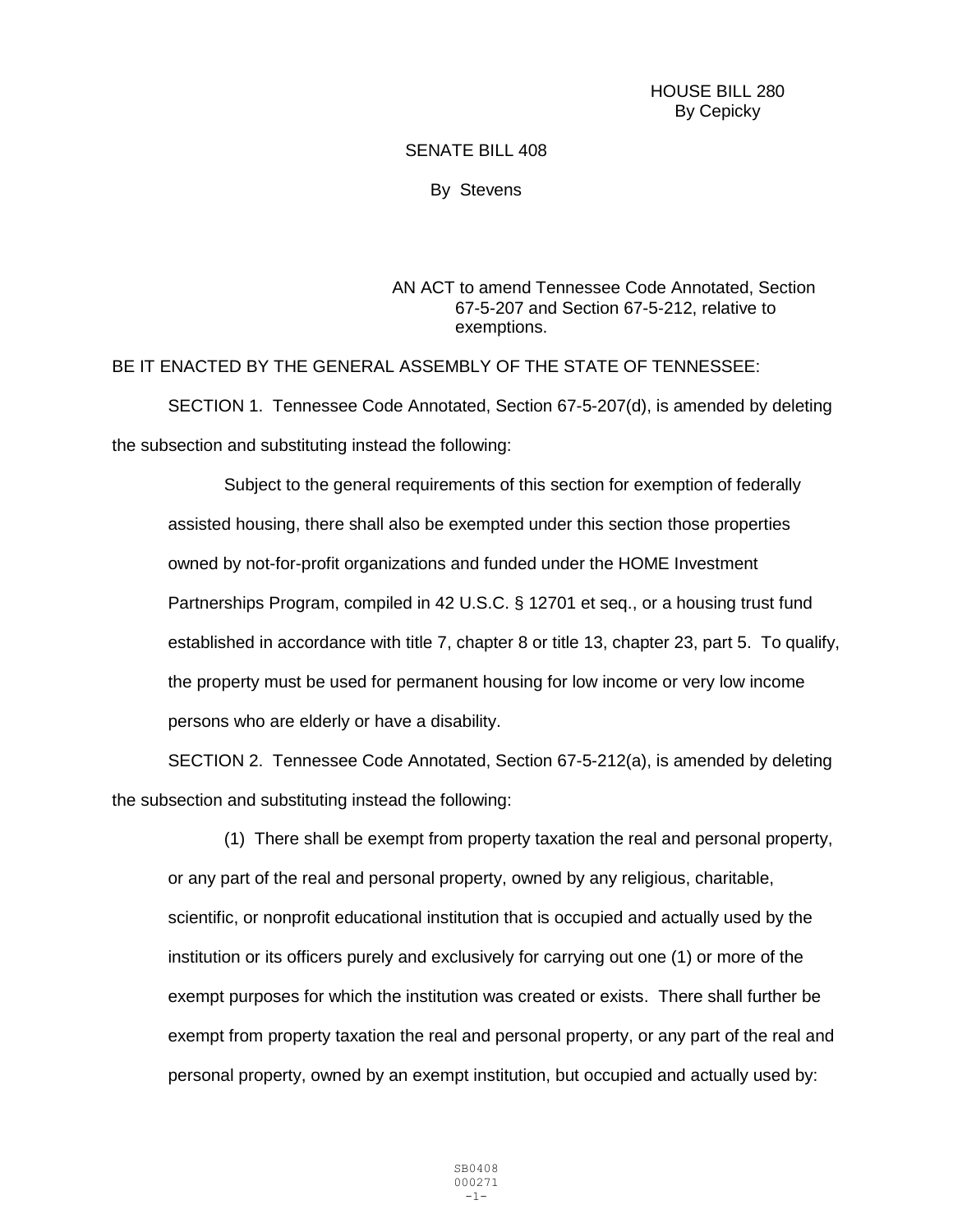(A) Another religious, charitable, scientific, or nonprofit educational institution or its officers purely and exclusively for carrying out one (1) or more of the exempt purposes for which the occupying institution was created or exists;

(B) An exempt institution that originated as part of a single exempt institution and that continues to use the property for the same religious, charitable, scientific, or nonprofit educational purposes, whether by charter, contract, or other agreement or arrangement; or

(C) The United States government, the state of Tennessee, or any agency or political subdivision thereof.

(2) In determining the exemption applicable to a post-secondary educational institution, there shall be a presumption that the entire original campus of an institution chartered before 1930 is an historical and integral entity, and is exempt so long as no particular portion of such campus is used for nonexempt purposes.

(3)

(A) The property of such institution shall not be exempt, if:

(i) The owner, or any stockholder, officer, member, or employee of such institution shall receive or may be lawfully entitled to receive any pecuniary profit from the operations of that property in competition with like property owned by others that is not exempt, except reasonable compensation for services in effecting one (1) or more of such purposes, or as proper beneficiaries of its strictly religious, charitable, scientific, or educational purposes; or

(ii) The organization thereof for any such avowed purpose be a guise or pretense for directly or indirectly making any other pecuniary profit for such institution, or for any of its members or employees, or if it be not in good faith organized or conducted exclusively for one (1) or more of these purposes.

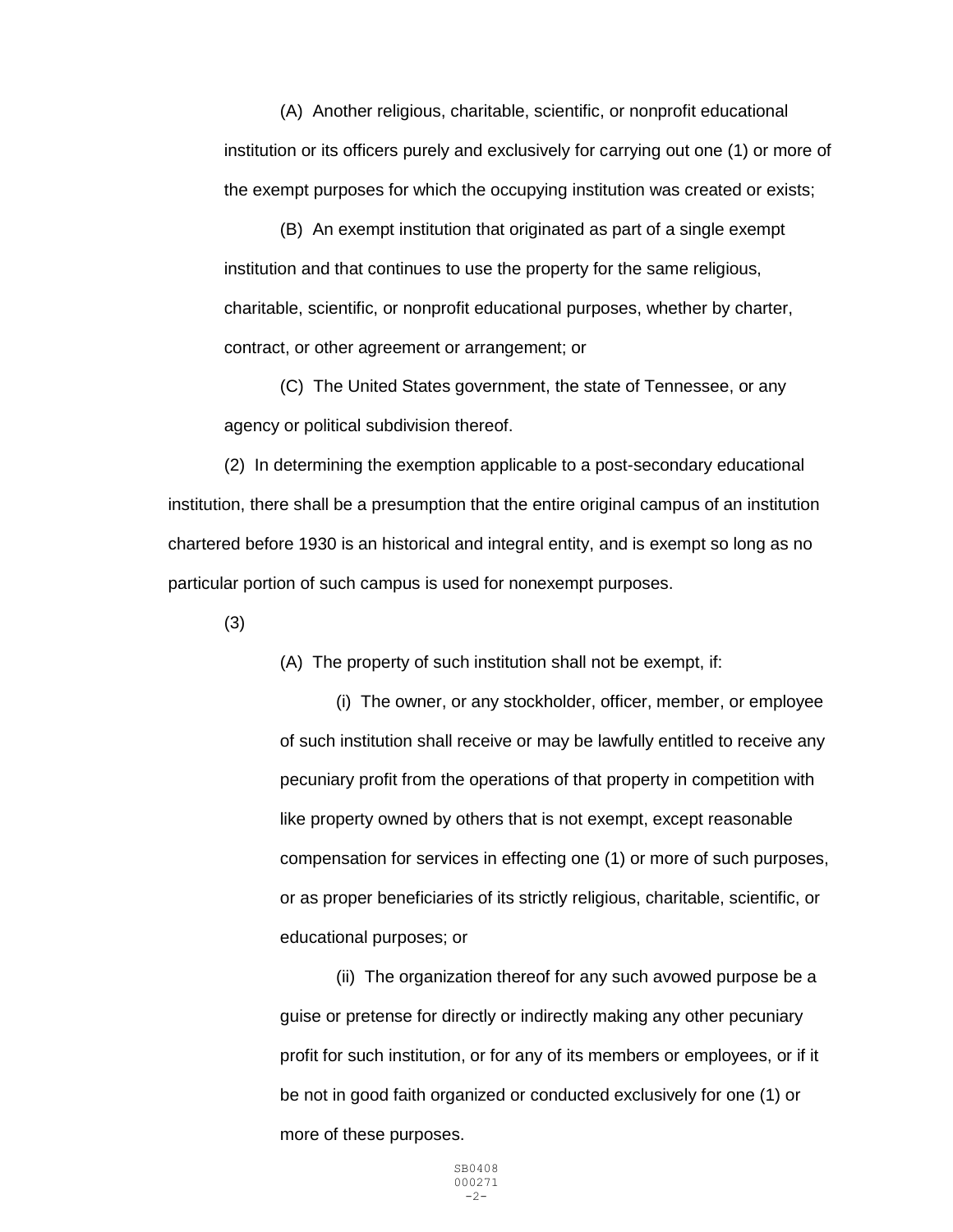(B) The real property of any such institution not so used exclusively for carrying out thereupon one (1) or more of such purposes, but leased or otherwise used for other purposes, whether the income received therefrom be used for one (1) or more of such purposes or not, shall not be exempt; but, if a portion only of any lot or building of any such institution is used purely and exclusively for carrying out thereupon one (1) or more of such purposes of such institution, then such lot or building shall be so exempt only to the extent of the value of the portion so used, and the remaining or other portion shall be subject to taxation.

(4) No church shall be granted an exemption on more than one (1) parsonage, and an exempt parsonage may not include within the exemption more than three (3) acres.

(5) For property owned by a corporation organized for the exclusive purpose of holding title to property for use by any organization that itself qualifies for exemption under this section, only such property of the corporation, or such parts thereof, as would be entitled to an exemption under this section if owned directly by such organization shall be exempt from property taxation.

SECTION 3. Tennessee Code Annotated, Section 67-5-212(b), is amended by deleting the subsection and substituting instead the following:

(1) Any owner of real or personal property claiming exemption under this section or § 67-5-207, § 67-5-213, § 67-5-219, or as otherwise required by law, shall file an application for the exemption with the state board of equalization on a form prescribed by the board and supply such further information as the board may require to determine whether the property qualifies for exemption. No property that is subject to these application requirements shall be exempted from property taxes unless the application has been approved in writing by the board. An application shall be deemed filed on the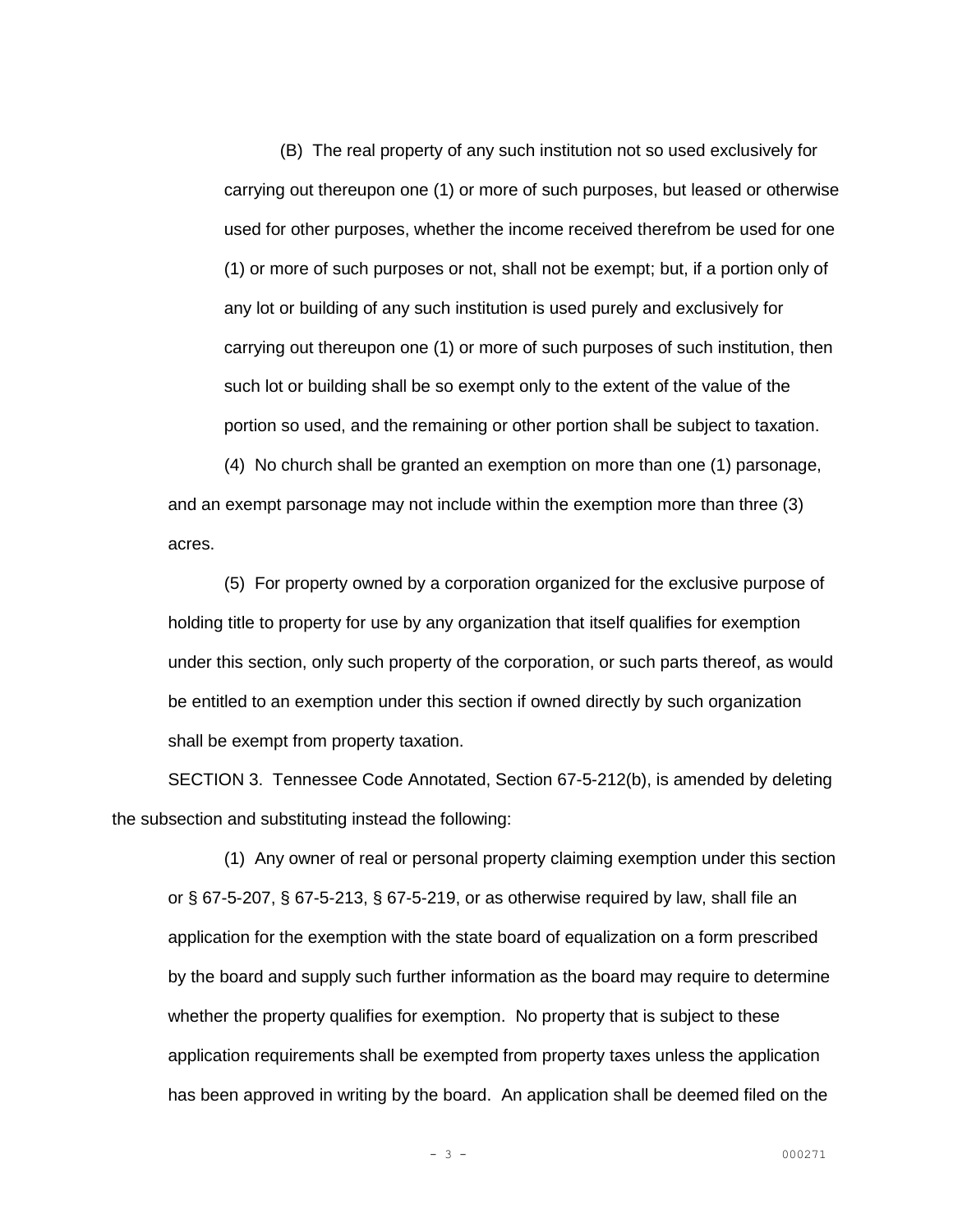date it is received by the board or, if mailed, on the postmark date. The applicant shall provide a copy of the application with any supporting materials to the assessor of property of the county in which the property is located. An application for exemption pursuant to this section or any other section referring to these procedures shall be treated as an appeal for purposes of § 67-5-1512.

(2) The board shall make an initial determination granting or denying exemption through its staff designee, who shall send written notice of the initial determination to the applicant and the assessor of property. Written notice includes notification by electronic means and notice may be preserved in digital or electronic format. Either the assessor of property or the applicant may appeal the initial determination to the board and shall be entitled to a hearing prior to any final determination of exemption. The assessor shall retain copies of any approved exemptions in paper, electronic, or digital format. Upon approval of exemption, it is not necessary that the applicant reapply each year, but the exemption shall not be transferable or assignable and the applicant shall promptly report to the assessor any change in the use or ownership of the property that might affect its exempt status. The board may by rule impose a filing fee for processing applications for exemption. Such filing fee shall not exceed one hundred twenty dollars (\$120) and shall be proportionate to the value of the property at issue. For purposes of this section, "filing" means one (1) submission that may include multiple parcels, including real and personal property, with a clear nexus to one (1) exemption determination.

(3)

(A) Any institution claiming an exemption under this section that has not previously filed an application for and been granted an exemption for a parcel must file an application for exemption with the state board of equalization by May 20 of the year for which exemption is sought. If the application is approved, the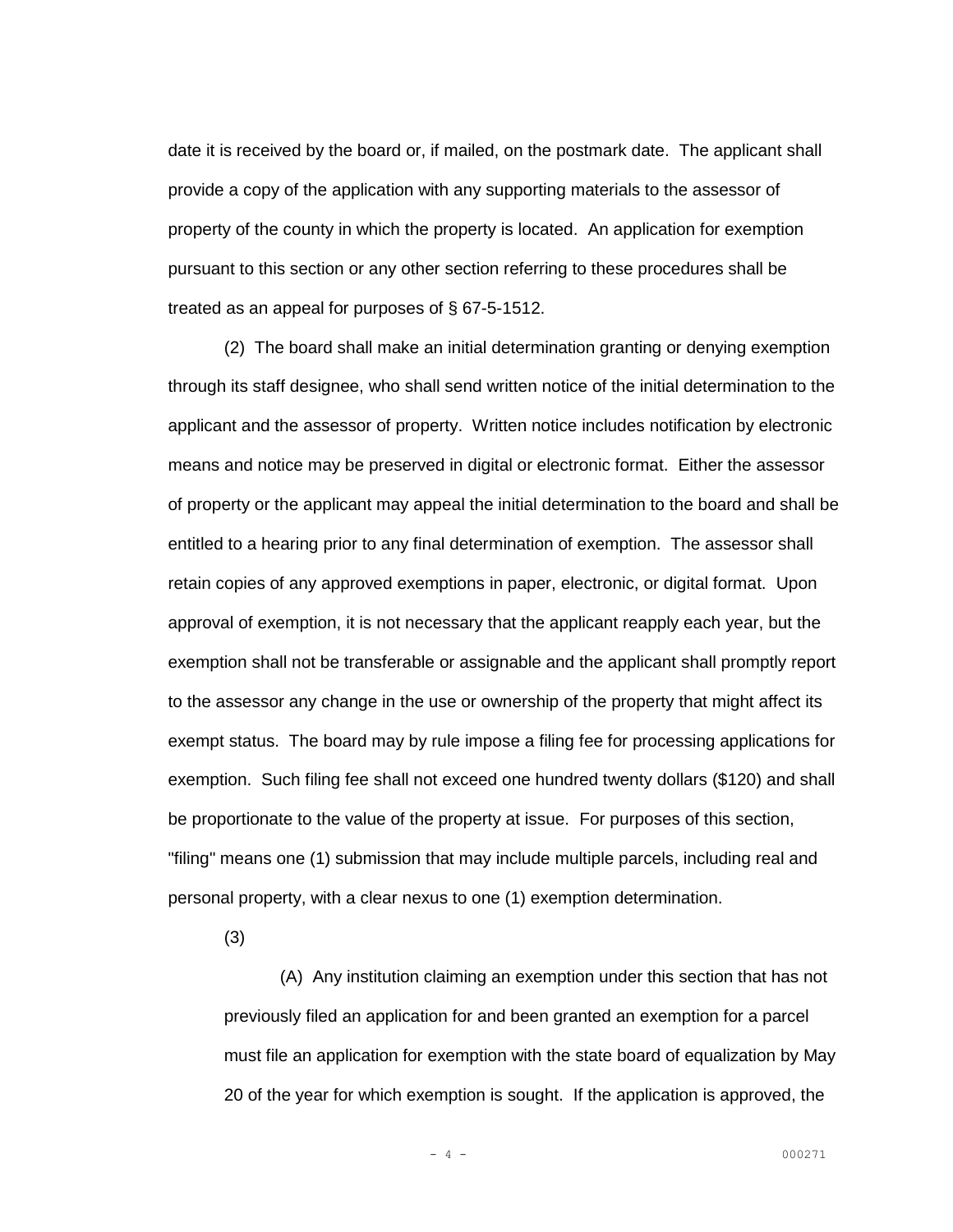exemption will be effective as of January 1 of the year of application or as of the date the exempt use of such parcel began, whichever is later. If application is made after May 20 of the year for which exemption is sought, but prior to the end of the year, the application may be approved but will be effective for only a portion of the year determined as follows:

(i) If application is filed within thirty (30) days after the exempt use of the property began, exemption will be effective as of the date the exempt use began; or

(ii) If application is filed more than thirty (30) days after the exempt use began, the exemption will be effective as of the date of application.

(B) If a religious institution acquires property that was duly exempt at the time of transfer from a transferor who had previously been approved for a religious use exemption of the property, or if a religious institution acquires property to replace its own exempt property, then the effective date of exemption shall be three (3) years prior to the date of application, or the date the acquiring institution began to use the property for religious purposes, whichever is later. The purpose of this subdivision (b)(3) is to provide continuity of exempt status for property transferred from one exempt religious institution to another in the specified circumstances. For purposes of this subdivision (b)(3), property transferred by a lender following foreclosure shall be deemed to have been transferred by the foreclosed debtor, whether or not the property was assessed in the name of the lender during the lender's possession.

(C) In any county having a metropolitan form of government and a population in excess of five hundred thousand (500,000), according to the 2010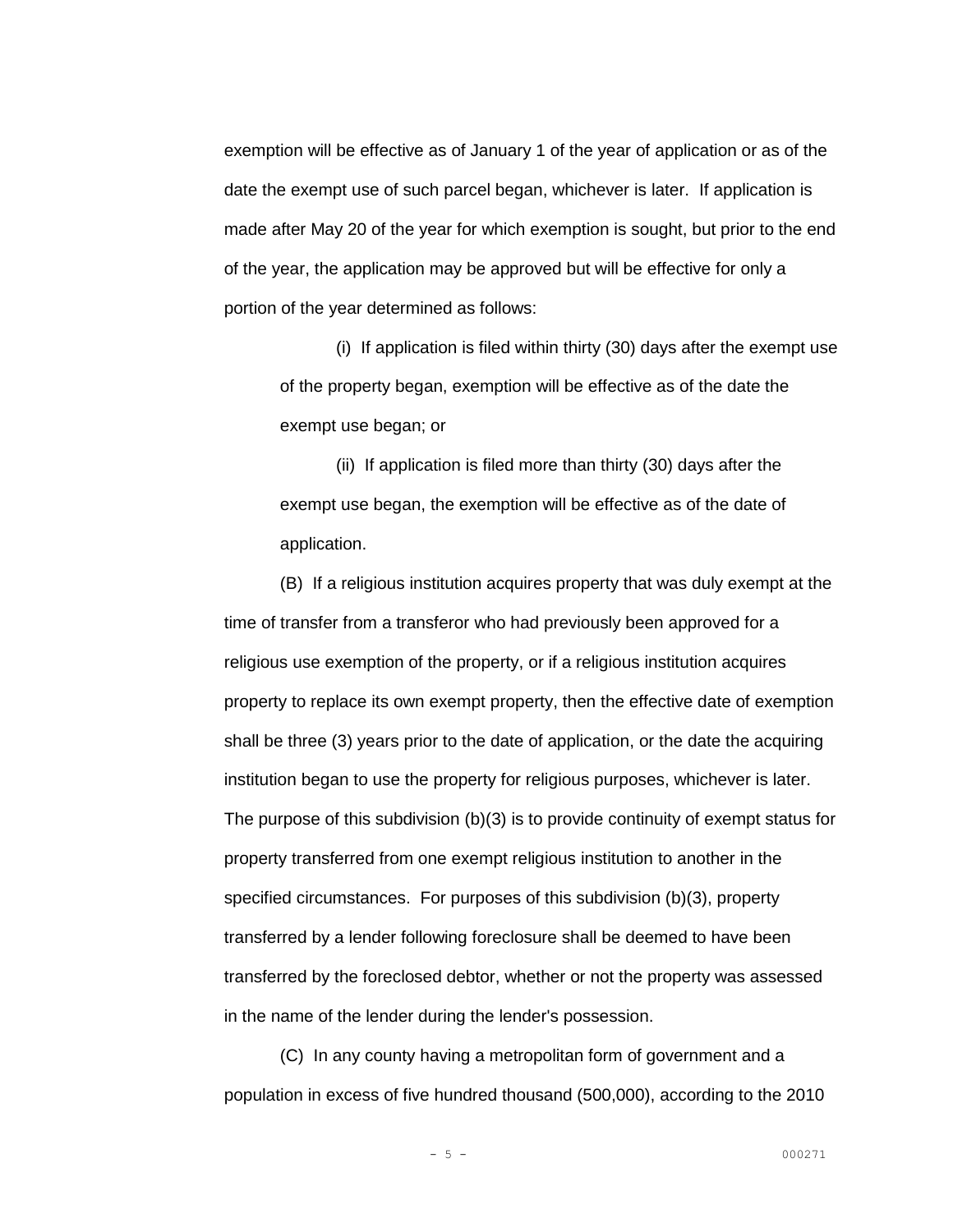federal census or any subsequent federal census, if a nonprofit educational institution which is a medical college acquires one (1) or more parcels of land or portions thereof for the purpose of carrying out one (1) or more of the exempt purposes for which the institution was created or exists, the institution may claim and file an application for exemption under this section or § 67-5-213, and the effective date of such exemption shall be up to three (3) years prior to the date of application, or the date the institution began to use the property for exempt purposes, whichever is later. This subdivision (b)(3)(C) shall apply to properties acquired before May 25, 2017, so that such properties are not subject to taxation under this chapter while owned by the exempt educational institution and used for one (1) or more of the exempt purposes for which the institution was created or exists; provided, however, that nothing in this subdivision (b)(3)(C) requires a county to refund any taxes that were collected prior to May 25, 2017.

(D) In any county with a population of not less than four hundred thirtytwo thousand two hundred (432,200) nor more than four-hundred thirty-two thousand three hundred (432,300), according to the 2010 federal census or any subsequent federal census, or within a municipality located within such county, if a nonprofit children's hospital changes the use of one (1) or more parcels of land or portions thereof for the purpose of carrying out one (1) or more of the exempt purposes for which the institution was created or exists, the institution may claim and file an application for exemption under this section or § 67-5-213, and the effective date of such exemption shall be up to three (3) years prior to the date of application, or the date the institution began to use the property for exempt purposes, whichever is later. In determining the date that a qualifying institution begins using property for an exempt purpose, subsection (g) applies to the full

- 6 - 000271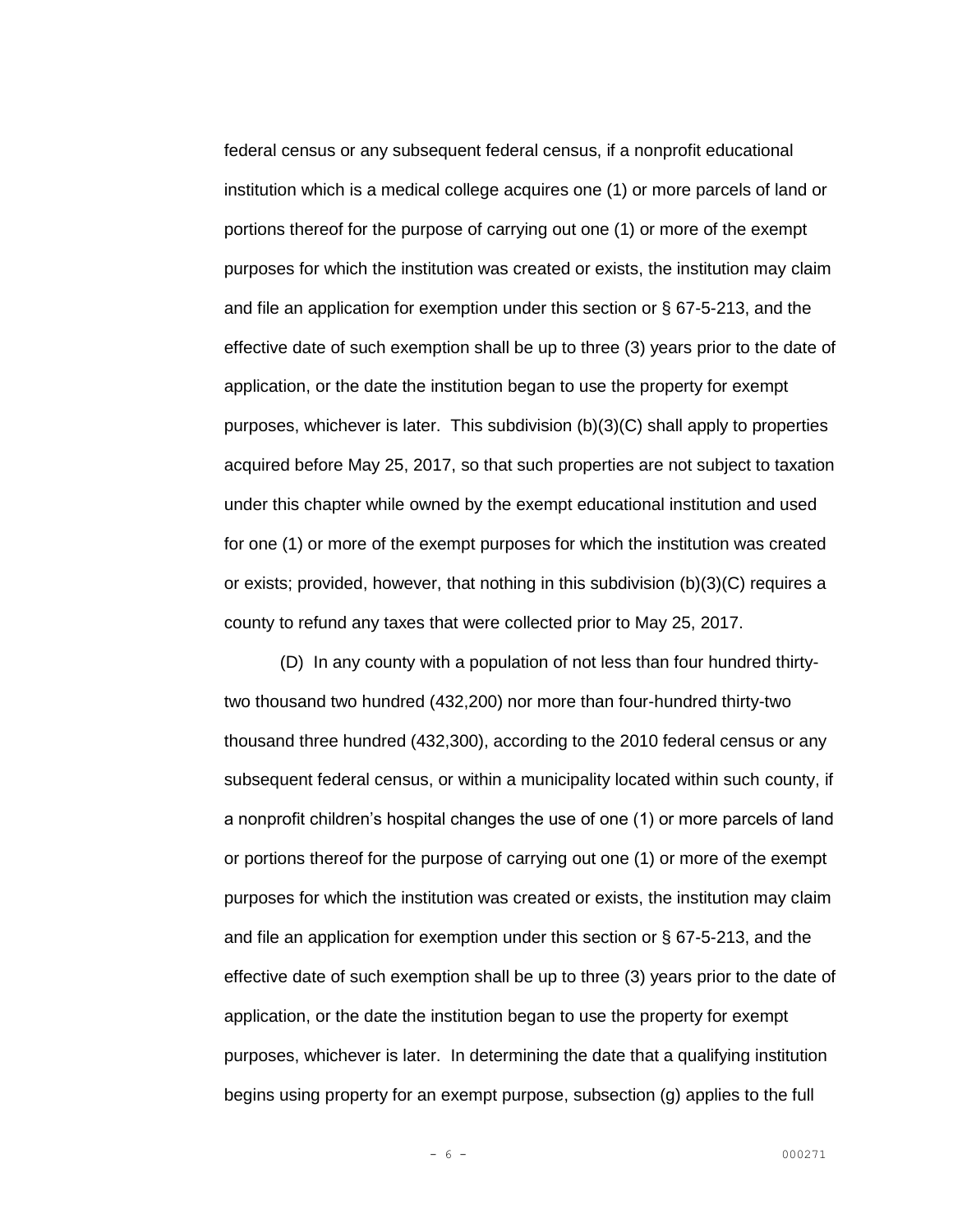extent of both improvements and underlying real property so that the entire property, to the extent that the full value of underlying land and any improvements thereon, is considered to be occupied and used by the qualifying institution or its officers purely and exclusively for the institution's purposes from and after the commencement of construction of improvements. This subdivision (b)(3)(D) applies to properties acquired before May 15, 2018, so that such properties are not subject to taxation under this chapter while owned by the qualifying institution and used for one (1) or more of the exempt purposes for which the institution was created or exists, and any property taxes paid on such property that were collected prior to May 15, 2018, shall be refunded.

(4) All questions of exemption under this section shall be subject to review and final determination by the board; provided, that any determination by the board is subject to judicial review by petition of certiorari to the appropriate chancery court. All other provisions of law notwithstanding, no property shall be entitled to judicial review of its status under this statute, except as provided by the Uniform Administrative Procedures Act, compiled in title 4, chapter 5, and only after the exhaustion of administrative remedies as provided in this section.

(5) The state board of equalization may revoke any exemption approved under this section, either in whole or in part, if it determines that the exemption was approved on the basis of fraud, misrepresentation, or erroneous information, that the current owner of the property does not qualify for exemption, or that the property is not actually being used for an exempt purpose. Property is not actually being used for an exempt purpose if the property is not currently in use, has been abandoned, is not suitable for human habitation, or is being used for a nonexempt purpose. The executive secretary of the board may initiate proceedings for revocation on the executive secretary's own

- 7 - 000271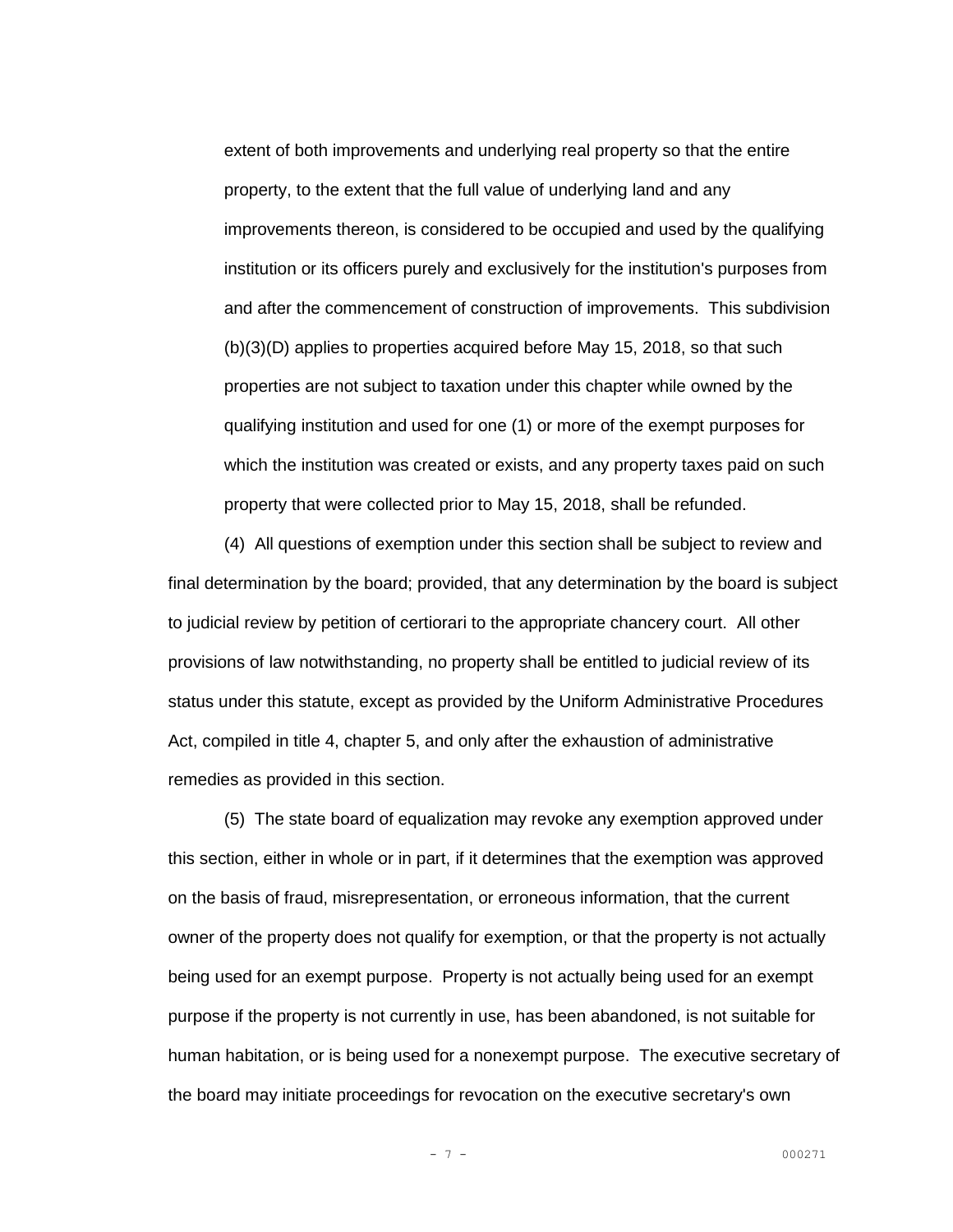motion or upon the written complaint of any person upon a determination of probable cause. Revocation shall not be retroactive, unless the order of revocation incorporates a finding of fraud or misrepresentation on the part of the applicant or failure of the applicant to give notice of a change in the use or ownership of the property as required by this section.

SECTION 4. Tennessee Code Annotated, Section 67-5-212(f), is amended by deleting the subsection.

SECTION 5. Tennessee Code Annotated, Section 67-5-212(g), is amended by deleting the subsection and substituting instead the following:

In the case of property that is owned by any religious, charitable, scientific, or educational institution and on which such institution constructs improvements to be occupied and used by such institution or its officers purely and exclusively for carrying out thereupon one (1) or more of the purposes for which the institution was created or exists, the property may be exempt as follows:

(1) If construction of the improvements is completed within twelve (12) months of its commencement, the property, to the extent of the value of the land and the value of the improvements constructed thereon, shall be considered to be occupied and used by the institution or its officers purely and exclusively for the institution's purposes from and after, but not before, the commencement of construction of the improvements. Land shall be considered occupied and used by the institution to the extent it is reasonably necessary to support structures or site improvements associated with structures;

(2) If construction of the improvements is completed more than twelve (12) months after commencement, the property, to the extent of the value of the improvements constructed thereon for these purposes, shall be considered to be